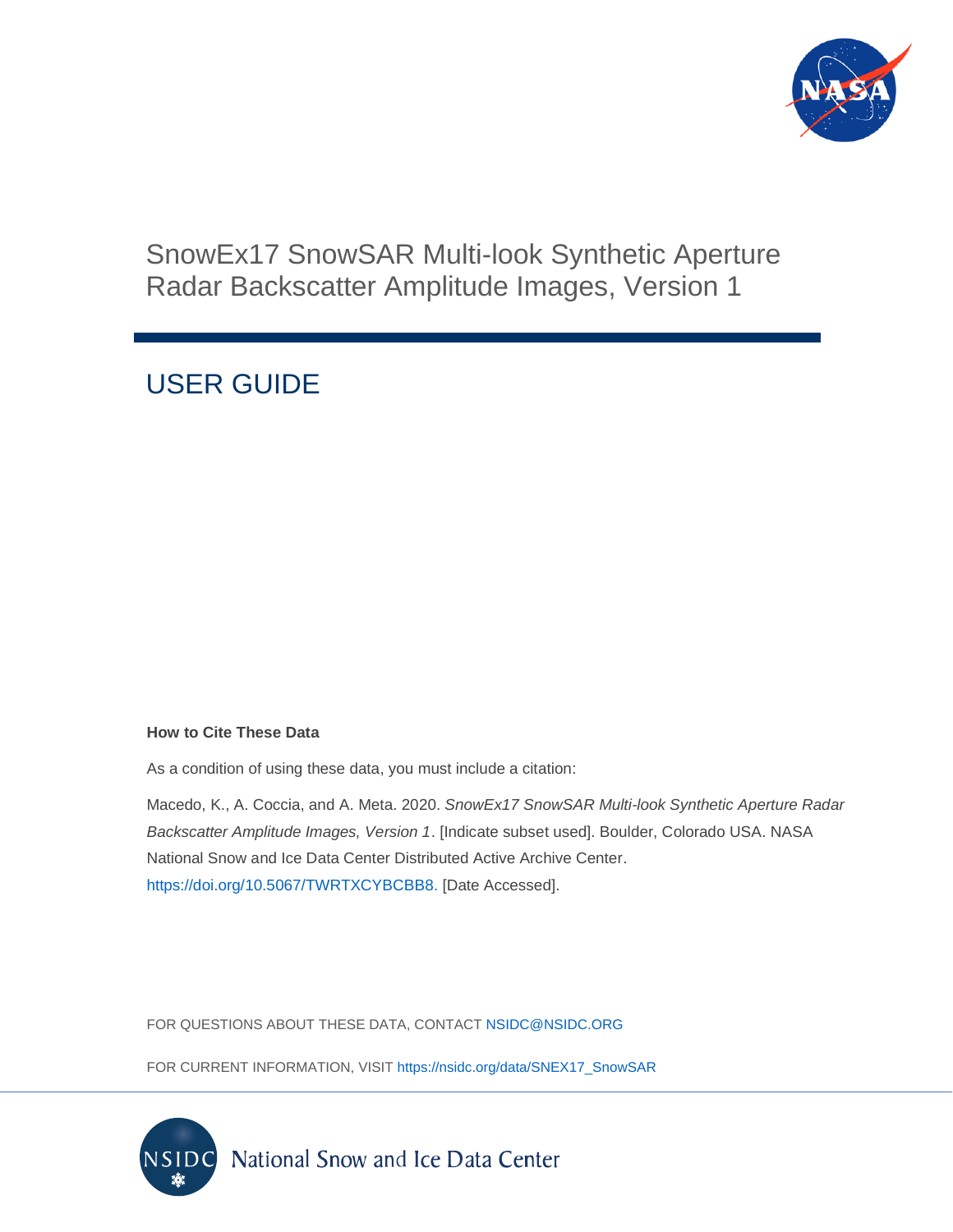## **TABLE OF CONTENTS**

| $\mathbf{1}$   |                |       |  |  |  |  |
|----------------|----------------|-------|--|--|--|--|
|                | 1.1            |       |  |  |  |  |
| 1.2            |                |       |  |  |  |  |
|                |                | 1.2.1 |  |  |  |  |
|                | 1.2.2<br>1.2.3 |       |  |  |  |  |
|                |                |       |  |  |  |  |
|                |                | 1.2.4 |  |  |  |  |
|                |                |       |  |  |  |  |
|                |                | 1.3.1 |  |  |  |  |
| 1.3.2          |                |       |  |  |  |  |
|                |                | 1.3.3 |  |  |  |  |
|                |                |       |  |  |  |  |
|                |                | 1.4.1 |  |  |  |  |
|                |                | 1.4.2 |  |  |  |  |
| 2              |                |       |  |  |  |  |
|                | 2.1            |       |  |  |  |  |
|                | 2.2            |       |  |  |  |  |
|                | 2.3            |       |  |  |  |  |
|                | 2.4            |       |  |  |  |  |
| 2.4.1          |                |       |  |  |  |  |
| 3              |                |       |  |  |  |  |
| $\overline{4}$ |                |       |  |  |  |  |
| 5              |                |       |  |  |  |  |
| 6              |                |       |  |  |  |  |
|                | 6.1            |       |  |  |  |  |
|                | 6.2            |       |  |  |  |  |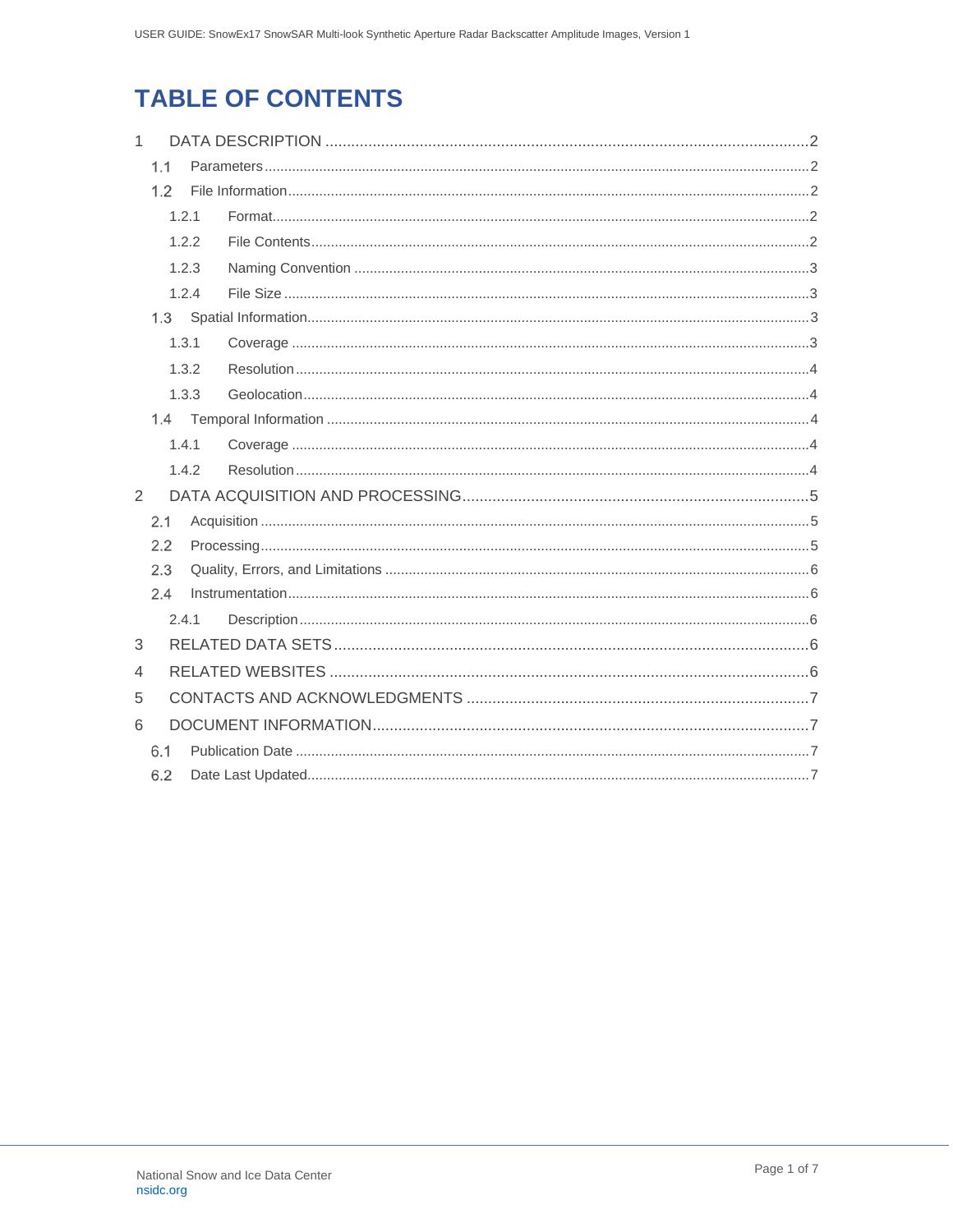# <span id="page-2-0"></span>1 DATA DESCRIPTION

### <span id="page-2-1"></span>1.1 Parameters

This data set contains multi-look synthetic aperture radar (SAR) amplitude images.

### <span id="page-2-2"></span>1.2 File Information

#### <span id="page-2-3"></span>1.2.1 Format

Data are provided as NetCDF (.nc) files.

Browse images (.png) are also provided.

Extensible Markup Language (.xml) files with associated metadata are also provided.

#### <span id="page-2-4"></span>1.2.2 File Contents

A sample image is shown in Figure 1.



Figure 1. Browse image for 21 February 2017.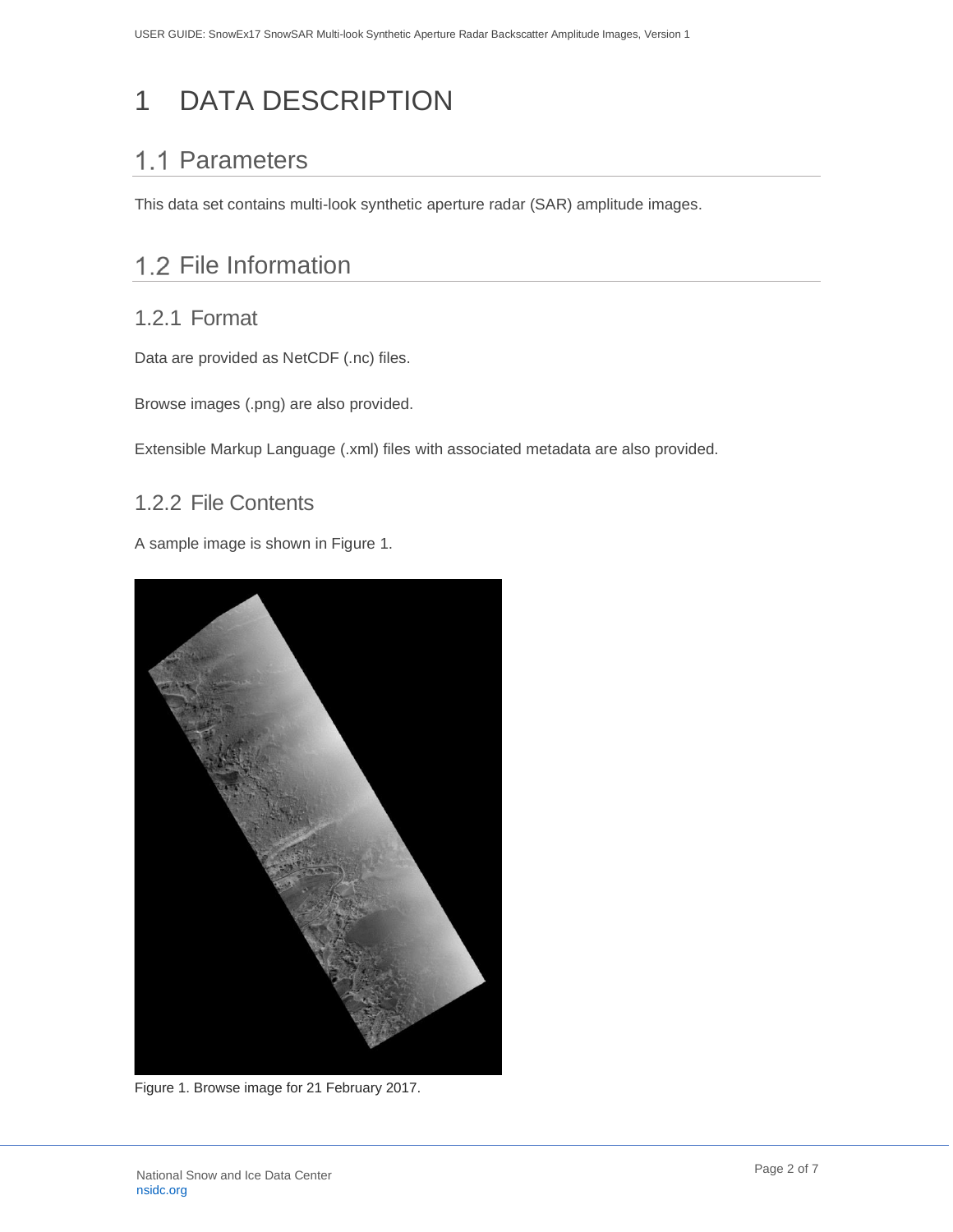### <span id="page-3-0"></span>1.2.3 Naming Convention

Data files are named according to the following convention and as described in Table 1:

```
SNEX17_SnowSAR_YYYYMMDDhhmmss_b_1_##G_pp_??.ext
```

| <b>Variable</b>    | <b>Description</b>                                                                                                                        |
|--------------------|-------------------------------------------------------------------------------------------------------------------------------------------|
| SNEX <sub>17</sub> | Indicates the data are part of the 2017 SnowEx field campaign                                                                             |
| SnowSAR            | The instrument used to collect the data                                                                                                   |
| YYYYMMDD           | Date of data acquisition, in year-month-day format                                                                                        |
| hhmmss             | Time of data acquisition, in hour-minute-second format                                                                                    |
| b                  | Band ( $0 = X$ , $1 = Ku$ )                                                                                                               |
|                    | Indicates data were collected using a monostatic system                                                                                   |
| ##G                | Operational frequency, e.g. 9.6 GHz                                                                                                       |
| pp                 | Two-letter polarization, where the first letter $=$ transmitter and the second letter $=$<br>receiver<br>$(H = Horizontal, V = Vertical)$ |
| ??                 | Channel, e.g. 12                                                                                                                          |
| ext                | Indicates file type (.nc = NetCDF, .nc.png = Browse Image)                                                                                |

#### **Example file names:**

```
SNEX17_SnowSAR_20170222154811_0_1_9.6G_VH_22.nc
SNEX17_SnowSAR_20170216213331_1_1_17.2G_VV_21.nc
SNEX17_SnowSAR_20170222154811_0_1_9.6G_VH_22.png
SNEX17_SnowSAR_20170216213331_1_1_17.2G_VV_21.png
```
#### <span id="page-3-1"></span>1.2.4 File Size

NetCDF files range from approximately 0.2 to 6.9 GB. Browse images average 32 MB.

### <span id="page-3-2"></span>1.3 Spatial Information

#### <span id="page-3-3"></span>1.3.1 Coverage

Northernmost Latitude: 39.091058 Southernmost Latitude: 39.041744 Westernmost Longitude: -108.2355762 Easternmost Longitude: -107.858528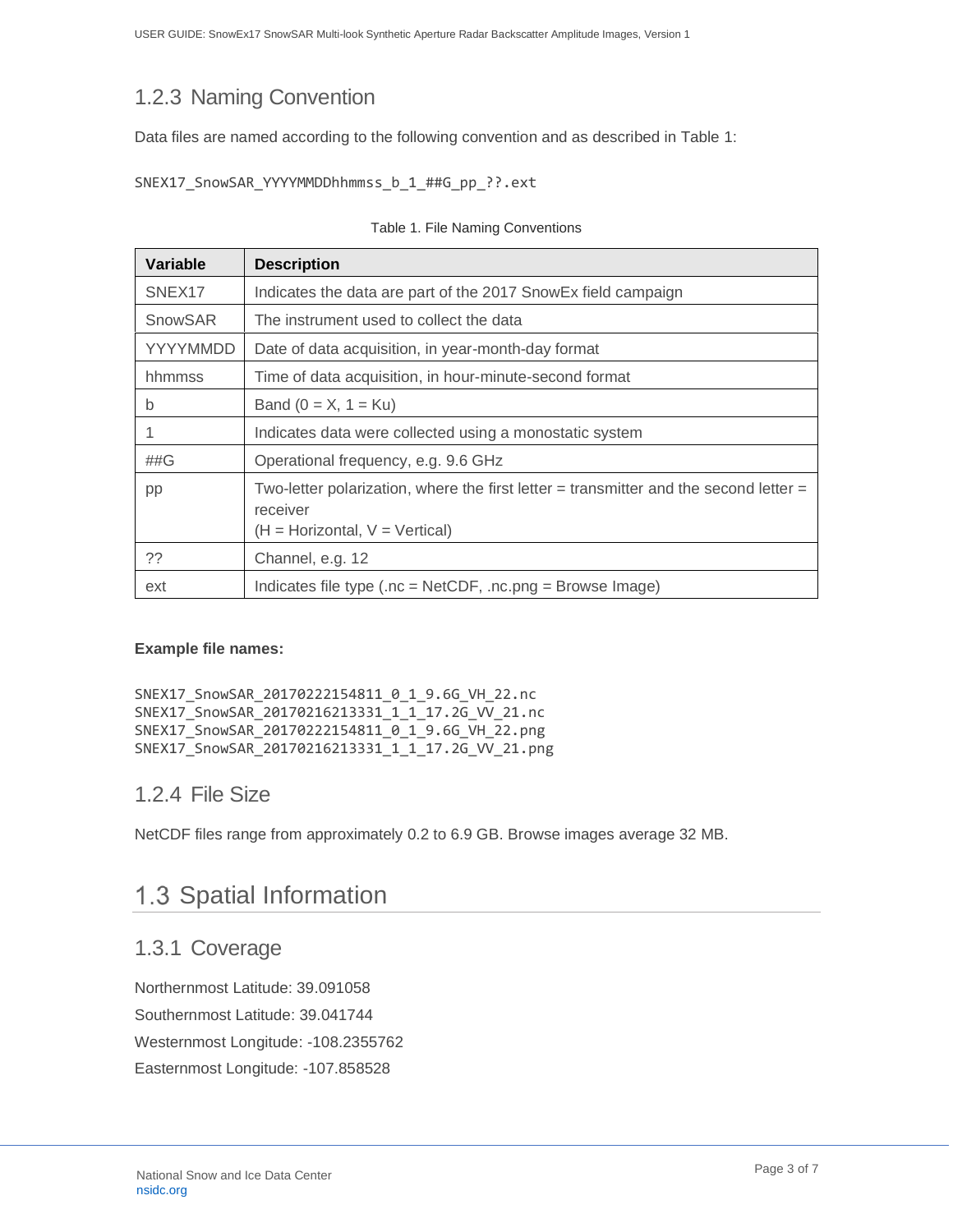### <span id="page-4-0"></span>1.3.2 Resolution

1 meter by 1 meter

#### <span id="page-4-1"></span>1.3.3 Geolocation

Table 2 provides information for geolocating this data set.

| Geographic coordinate system                | <b>WGS 84</b>                                        |
|---------------------------------------------|------------------------------------------------------|
| <b>Projected coordinate system</b>          | WGS 84 / UTM zone 13N                                |
| Longitude of true origin                    | $-105$                                               |
| Latitude of true origin                     | 0                                                    |
| Scale factor at longitude of true<br>origin | 0.9996                                               |
| <b>Datum</b>                                | <b>WGS 1984</b>                                      |
| <b>Ellipsoid/spheroid</b>                   | <b>WGS 84</b>                                        |
| <b>Units</b>                                | Meter                                                |
| <b>False easting</b>                        | 500000                                               |
| <b>False northing</b>                       | 0                                                    |
| <b>EPSG code</b>                            | 32613                                                |
| <b>PROJ4 string</b>                         | +proj=utm +zone=13 +datum=WGS84 +units=m<br>+no_defs |
| <b>Reference</b>                            | http://epsg.io/32613                                 |

Table 2. Geolocation Details

### <span id="page-4-2"></span>1.4 Temporal Information

#### <span id="page-4-3"></span>1.4.1 Coverage

Data were acquired between 16 February 2017 and 22 February 2017.

### <span id="page-4-4"></span>1.4.2 Resolution

Varies.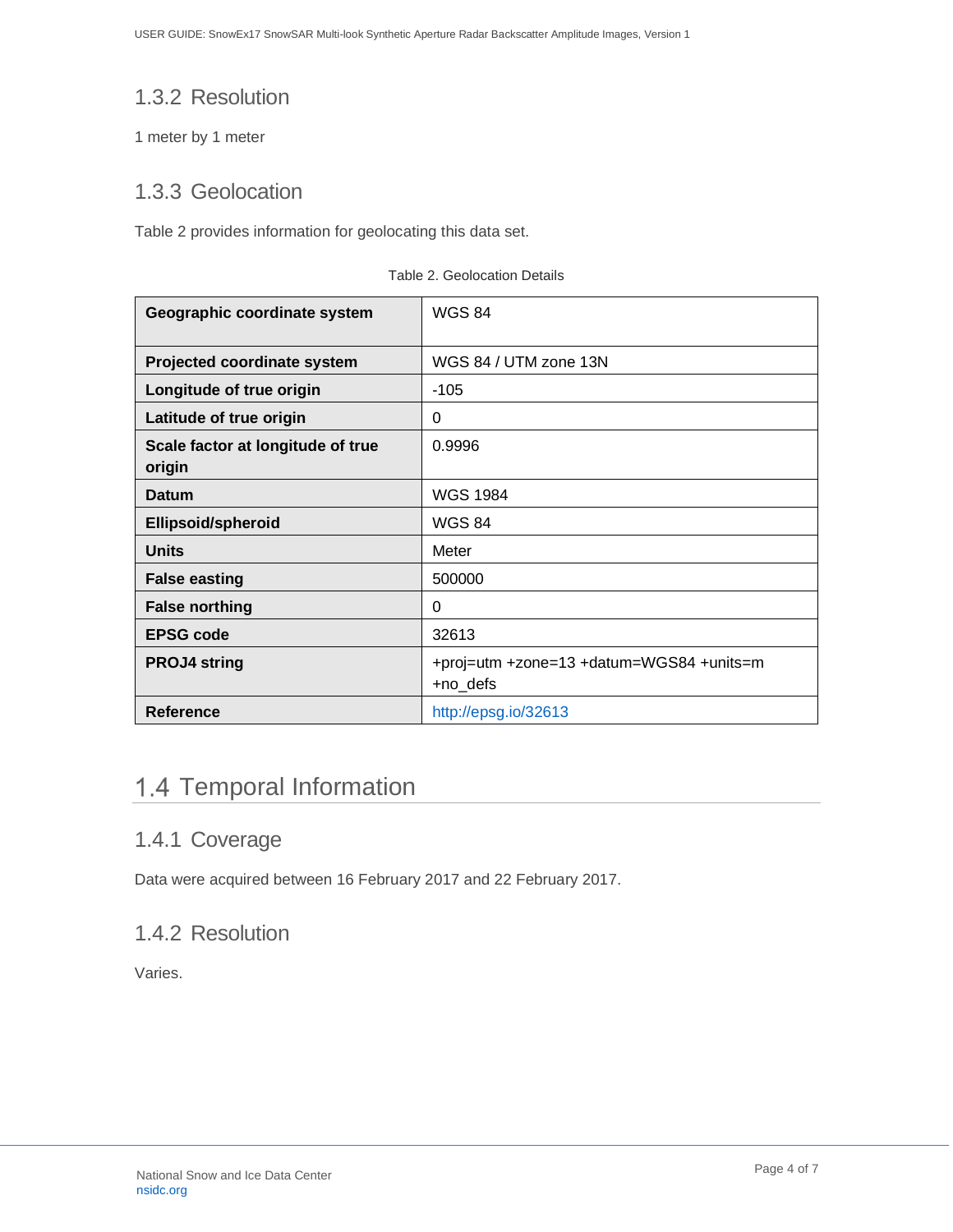# <span id="page-5-0"></span>2 DATA ACQUISITION AND PROCESSING

## <span id="page-5-1"></span>2.1 Acquisition

The data were collected using the SnowSAR instrument at the X (9.6 GHz) and Ku (17.25 GHz) bands. A Novatel GNSS + IMU receiver was used to collect navigation data. Eight corner reflectors were deployed on the ground to serve as reference points for calibration.

### <span id="page-5-2"></span>2.2 Processing

These data were processed using the proprietary software MetaSARPro. A brief summary of the data processing is provided below:

1. Ingesting and Unpacking

All raw data (radar data, real-time navigation files, configuration files, and time synchronization files) were grouped according to operational frequency and channel. Note that channel is combination of polarization, e.g. Horizontal (transmitter) and Horizontal (receiver), and frequency, e.g. 9.6 GHz.

- 2. Range Compression A Hann window is applied, and then the range compression is implemented as a Fast Fourier Transform (FFT). The output of this step is a Range-Doppler map.
- 3. Navigation Data Post-Processing

The Novatel Global Navigation Satellite System (GNSS) + Inertial Measurement Unit (IMU) data are integrated together using differential corrections to improve the accuracy of navigation data. The improved navigation data is used to geolocate the processed SnowSAR data.

4. Ground-Back Projection (GBP) Focusing

The GBP algorithm is used to correct raw SnowSAR measurements for motion and range migration errors. The GBP algorithm works in combination with the aircraft position, aircraft altitude, and a Digital Elevation Model (DEM), in this case the 90-meter resolution Shuttle Radar Topography Mission (SRTM). The output of this step are Level-1, geo-referenced, single-look complex (SLC) images (one per plane). Within the images, each pixel contains both amplitude A and phase Φ information.

- 5. Radiometric Calibration Images are calibrated to normalize the received power and remove the effects of the antenna radiation pattern and the flight geometry. In situ reference points were used to determine the calibration factor.
- 6. Multilooking

To reduce noise in radar images, the radar beam was divided into several sub-apertures, each one providing a single "look" of the illuminated scene. These looks were averaged to produce the final "multilook" image. The number of sub-apertures varied based on the day and site conditions. The exact number of sub-apertures used is provided in each netCDF file.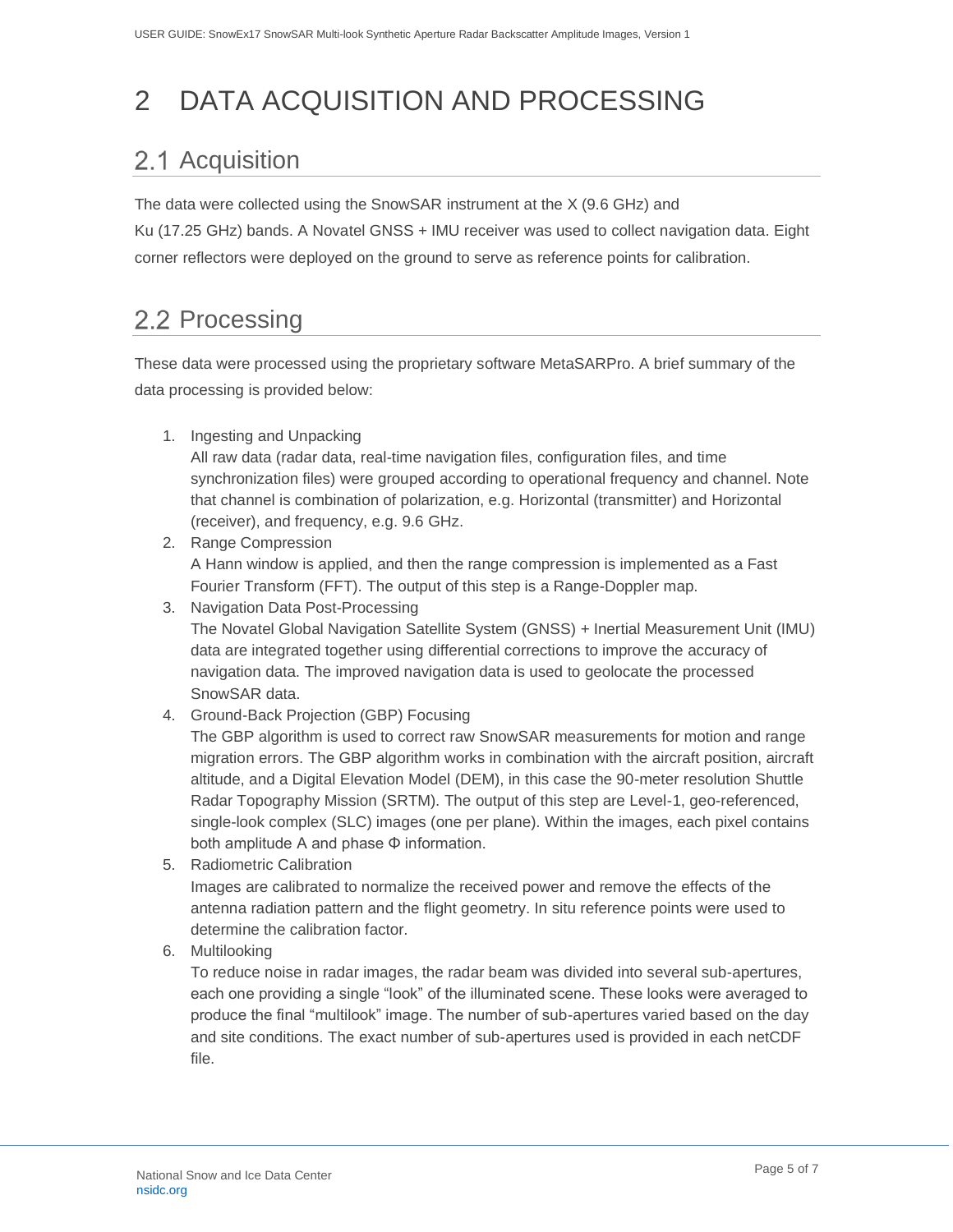For more details on how the SnowSAR data were processed, refer to the Technical Reference, SnowSAR for SnowEx Data Delivery Report.

### <span id="page-6-0"></span>2.3 Quality, Errors, and Limitations

For an analysis of data quality, refer to the Technical Reference, [SnowSAR for SnowEx Data](https://nsidc.org/sites/nsidc.org/files/technical-references/SNEX17_SnowSAR_FinalReport.pdf)  [Delivery Report.](https://nsidc.org/sites/nsidc.org/files/technical-references/SNEX17_SnowSAR_FinalReport.pdf)

### <span id="page-6-1"></span>2.4 Instrumentation

### <span id="page-6-2"></span>2.4.1 Description

Data were collected using the MetaSensing SnowSAR instrument aboard the NP-3C Orion aircraft. More details on SnowSAR can be found in Table 3.

| 9.6 GHz (X band)<br>17.2 GHz (Ku band)    |
|-------------------------------------------|
| 150 MHz                                   |
| VV and VH                                 |
| $30^{\circ}$ - $45^{\circ}$               |
| $500 m - 3000 m$                          |
| $200 m - 2000 m$                          |
| 200 ENL or greater for areas of 10 x 10 m |
| $<$ 1 dB                                  |
| $< 0.5$ dB                                |
| < -28 dB                                  |
| -30° C to 50° C                           |
| $<$ 400 W                                 |
|                                           |

#### Table 3. MetaSensing SnowSAR Description

# <span id="page-6-3"></span>3 RELATED DATA SETS

[SnowEx Data | Overview](https://nsidc.org/data/snowex)

## <span id="page-6-4"></span>4 RELATED WEBSITES

[NASA SnowEx](https://snow.nasa.gov/campaigns/snowex)